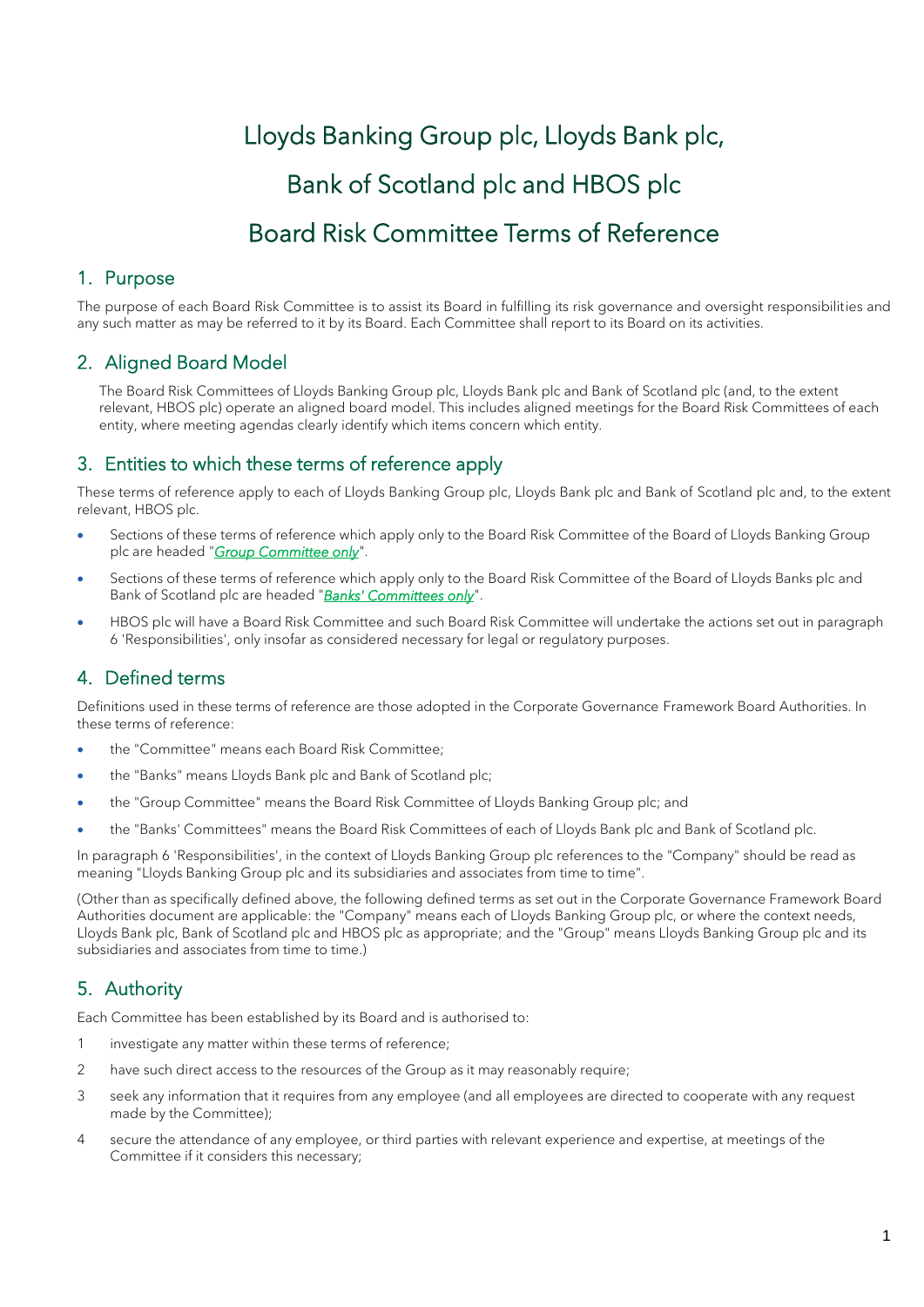- 5 engage outside legal or other independent professional advisers and access appropriate funding for the payment of relevant fees and expenses;
- 6 obtain assurances and, when appropriate, reports from the boards of subsidiary companies which have appointed separate risk committees; and
- 7 delegate any of its responsibilities to any person, including any of its members, or to one or more sub-committees which are to report back to the Committee.

Each Committee shall work and liaise as necessary with all other Committees of its Board, and periodically review interactions between its Board and the other Committees.

# 6. Responsibilities

The responsibilities of each Committee will be to:

#### A. Risk appetite

- Oversee the development, implementation and maintenance of the Company's risk appetite, policies and procedures on at least an annual basis and recommend to the Board for approval.
- 2 Monitor the Company's risk appetite to ensure it is in line with emerging regulatory, corporate governance and industry best practice.
- 3 Advise the Board on the Company's current and future risk appetite.
- 4 Review reports on any breaches of risk appetite and the remediation action taken.
- 5 Periodically review and approve the methodology used to prepare the Company's risk appetite, and where appropriate propose improvements.

#### B. Risk management framework and internal controls

- 1 Oversee the development, implementation and maintenance of the Company's overall risk management framework (including the metrics to be used to monitor the Company's risk management performance), strategy, principles and policies, to ensure they are in line with emerging regulatory, corporate governance and industry best practice.
- 2 Review and recommend to the Board for approval the risk management framework on an at least annual basis.
- 3 Provide oversight and challenge of the day-to-day risk management and oversight arrangements of the executive including adherence to Company risk principles, policies and standards and any action taken resulting from material policy breaches across the Company. This should be based upon reports from the Group Chief Executive and the Chief Risk Officer.
- 4 Review whether the pricing frameworks take fully into account the Company's business model and risk appetite and present recommendations to the Board when the frameworks do not reflect risks in accordance with the Company's business model and risk strategy.

#### C. Risk exposures

Oversee the Company's current risk exposures (including prudential risk), risk/return and proposed improvements to the Company's risk management framework and its risk appetite, strategy, principles, policies and standards.

#### D. Emerging and principal risks

- 1 Provide advice to the Board (making recommendations where appropriate) on the assessment of emerging and principal risks, together with any appropriate mitigation to manage such risks and the principles and process associated with transitioning emerging risks into business as usual risks where relevant, as well as reviewing and challenging new risk principles and policies and any material amendments to the same recommended by the Group Chief Executive and Chief Risk Officer. Principal risks include those that might threaten the Company's business model, future performance, solvency or liquidity and reputation, taking account of the potential impact and probability of the events, circumstances and timescales over which they may occur.
- 2 Ensure that a review of emerging and principal risks, and a review of the risk principles and policy, are carried out on an at least annual basis.

#### E. Regulatory stress-testing

- 1 Provide oversight and challenge of the design and execution of stress and scenario testing, including review and approval of the ICAAP and ILAAP submissions.
- 2 Review and approve all other stress-testing submissions, excluding the results of each of the Bank of England and the European Banking Association stress testing exercises which are to be considered and approved by the Board following review by the Committee.
- 3 Assess risk management matters raised by any Company regulator and actions being taken to address such matters. Where appropriate, provide recommendations to the Board.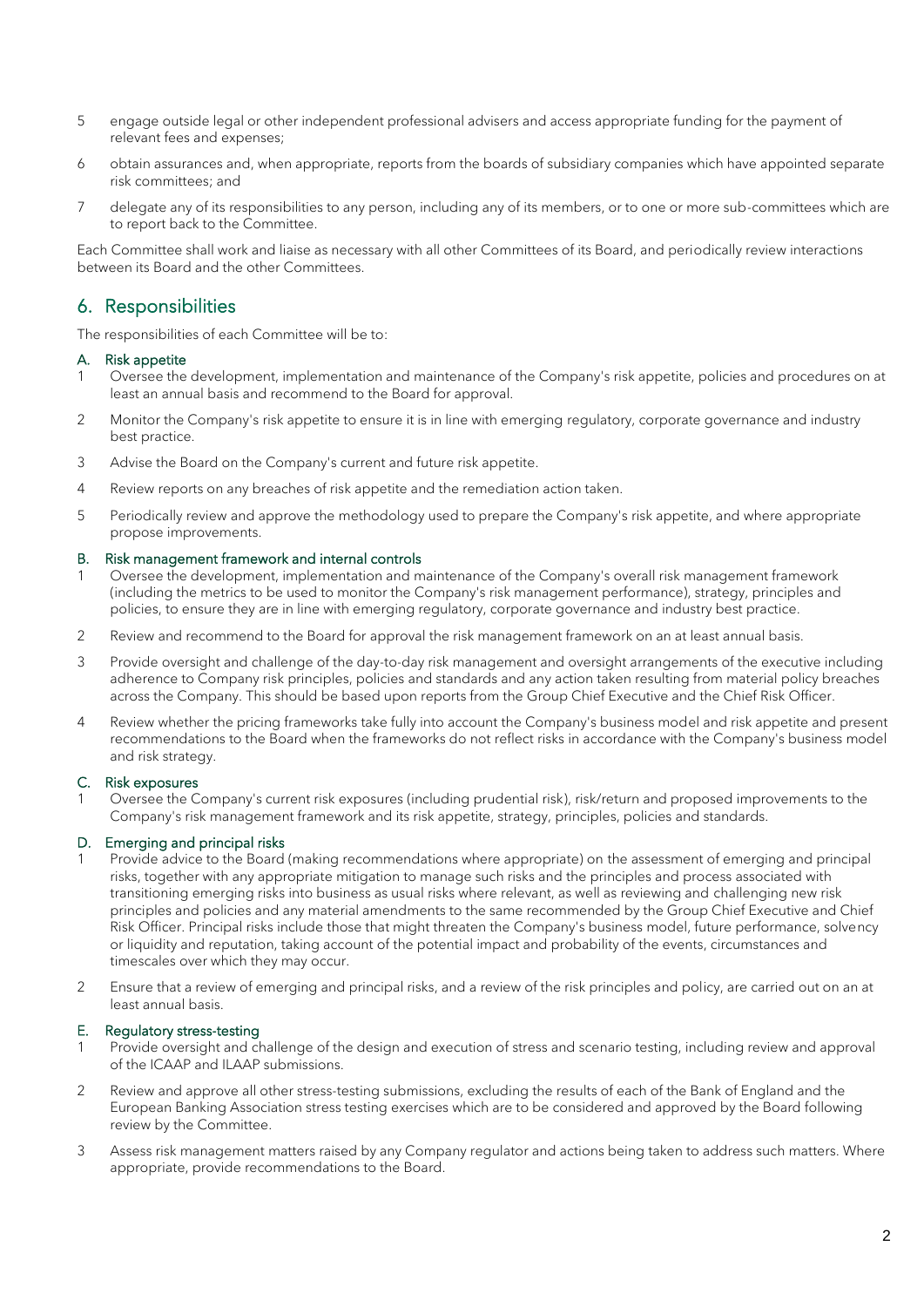## F. Material transactions and change programmes

- Provide oversight and challenge of due diligence on risk issues relating to material transactions and strategic proposals that are subject to approval by the Board.
- 2 Assess the impact of any material transactions and change programmes on the risk appetite and risk tolerance of the Company.

#### G. Risk culture

Provide advice, oversight and challenge to the Board to embed and maintain a supportive risk culture throughout the Company.

#### H. Reports and disclosure

- 1 Review and approve the Board Committee Report in the annual report and accounts.
- 2 Review and approve other risk related sections within the annual report and accounts.

#### I. Chief Risk Officer

- 1 Review the appointment and resignation or dismissal of the CRO and make appropriate recommendations to the Board.
- *J. Banks' Committees only – additional responsibilities in relation to Banks' Risk Officer*
- 1 *Banks' Committees only Approve the appointment and removal of the Banks' Risk Officer, taking into account feedback on the performance and effectiveness of the Banks' Risk Officer (and that feedback will be taken into account in the Banks' Risk Officer end of year review to be undertaken by the Chief Risk Officer and the Senior Independent Director). Decisions in relation to the appointment and removal of the Banks' Risk Officer will need the support of the majority of the RFB-Only NEDs.*
- 2 *Banks' Committees only Before meetings of the Banks' Committees, receive assurance from the Banks' Risk Officer regarding the risks facing the Banks and that potential RFB Conflict Matters have been properly identified and escalated to the Committee and the Bank Boards as appropriate.*
- 3 *Banks' Committees only Receive such materials as the Banks' Risk Officer seeks to present to the Committee including where the Chief Risk Officer may be conflicted. The Banks' Risk Officer has an unfettered right to present such materials to the Committee.*
- 4 *Banks' Committees only Meet with the Banks' Risk Officer twice yearly in private without the Banks' Chief Risk Officer present to enable the Banks' Risk Officer to identify and escalate any potential RFB Conflict Matters, if any, at such meetings.*
- 5 *Banks' Committees only Consider any matter which the Banks' Risk Officer, supported by the Functional Risk Directors, has escalated as a matter where the Banks' Risk Officer seeks to veto the Chief Risk Officer, including matters relating to budgets, headcount, investment and reporting all as detailed in the Banks' Risk Officer role profile in place from time to time. Final determination of the matters would need to be escalated to the Committee's Board.*
- 6 *Banks' Committees only Request from the Banks' Risk Officer such information as the Committee considers appropriate.*
- 7 *Banks' Committees only - The Banks' Risk Officer will be supported by the Functional Risk Directors who provide oversight of the relevant risks in the respective areas of business. They are primarily responsible to the Banks. The functional risk reporting process provides a clear view of the Banks to the Chief Risk Officer and this provides a safeguard to the independent consideration of the second line oversight from each of the Bank's perspective.*

#### K. Risk Division

- 1 Approve the appointment, resignation or dismissal of the Group Director (Conduct, Compliance and Operational Risk) or such other role as has been identified as performing the duties of Compliance Officer.
- 2 Review and discuss with the Chief Risk Officer the scope of work of the Risk Division, including its plans, issues identified, how management is addressing these issues and the effectiveness of systems of risk management.
- 3 Review the adequacy of the Risk Division's resources, its independence, and its authority and standing within the Company.
- 4 Review co-ordination between the Risk Division and both Group Internal Audit and the external auditors.

#### L. Audit

1 Have regard to any relevant advice from its Board's Audit Committee or Group Internal Audit concerning the effectiveness of the control framework.

#### M. Remuneration

1 Provide advice to the Group Remuneration Committee and the Banks' Remuneration Committees through the output of the ICAAP (Internal Capital Adequacy Assessment Process) and the ILAAP (Internal Liquidity Adequacy Assessment Process) as to whether remuneration incentives take into consideration the Company's risk, capital, liquidity and the likelihood and timing of earnings. The Committee may also advise the Group Remuneration Committee and the Banks' Remuneration Committees on the consideration of risk in the assessment of performance adjustment under the UK regulatory regime.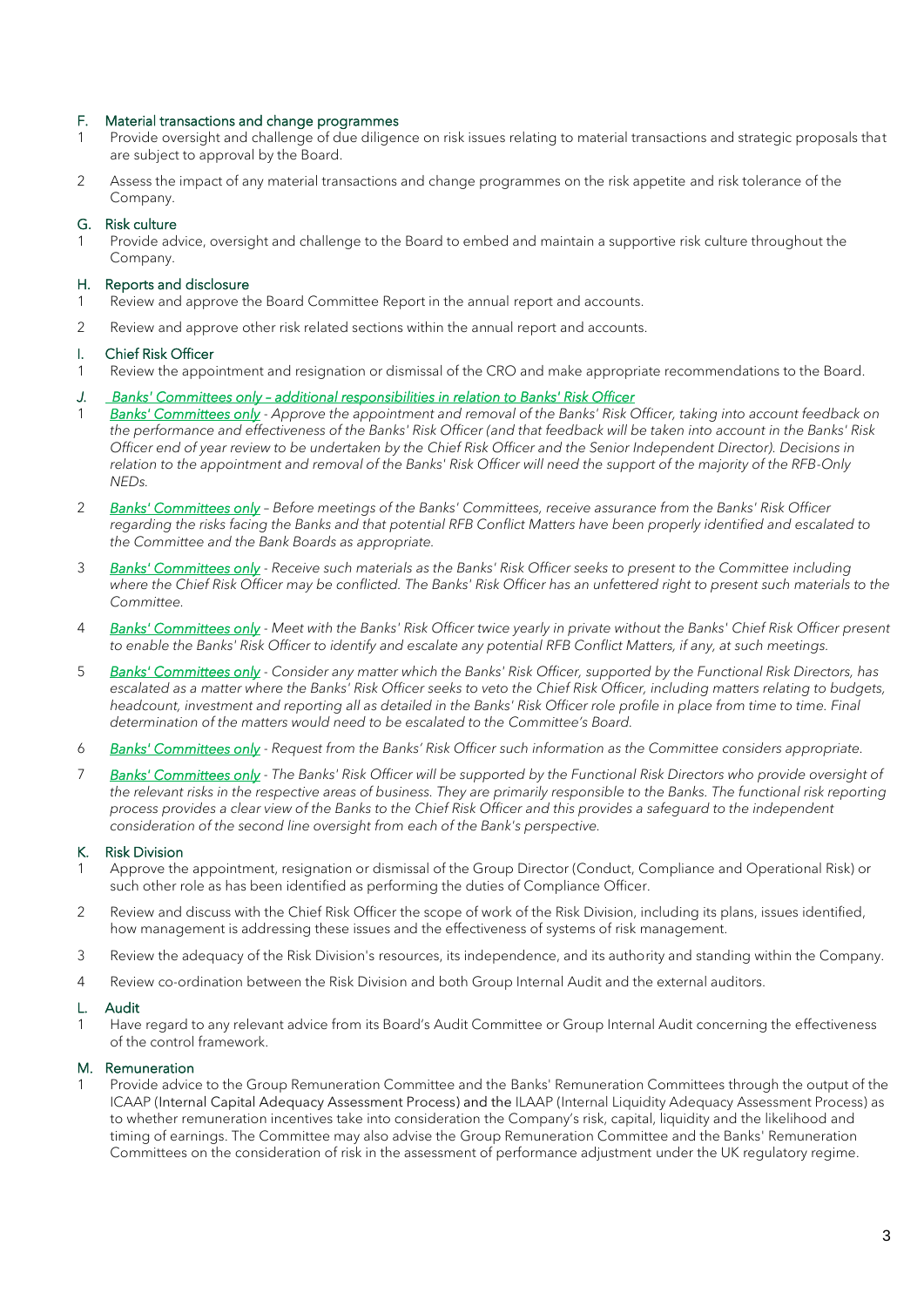- 2 Confirm that the report provided to the Group Remuneration Committee and the Banks' Remuneration Committees setting out the outcomes of the Group and Banks' end to end risk adjusted bonus process considers all relevant risk matters.
- 3 *The Chair (on behalf of the Committee) will recommend to the Group Remuneration Committee and the Banks' Remuneration Committees the outcome of performance assessment of the Risk Division and the outcome of individual risk adjustment for the Group Chief Risk Officer and persons reporting directly to them who work within Group Risk.*
- 4 *Group Committee only - The Chair will separately recommend to the LBCM Remuneration Committee the outcome of individual risk adjustment for relevant risk colleagues that work within LBCM.*
- 5 *Bank Committees only - The Chair (on behalf of the Committee) will recommend to the Banks' Remuneration Committee the outcome of individual risk adjustment for the Banks' Risk Officer.*

#### N. Other matters

- Review periodically the Recovery and Resolution Plans, including noting the nominated Executive Director responsible for each of these plans.
- 2 Give due consideration to all applicable laws and regulations, including the provisions of the UK Corporate Governance Code and associated guidance and best practice, the relevant FCA and PRA rules and guidance.
- 3 Assist the Board on such other matters as the Board may request.
- 4 Determine the nature, amount, format and frequency of the information on risk received by the Committee.

## 7. Membership

## A. Members

- 1 At all times each Committee shall comprise at least three members. Members of each Committee must all be independent Non-Executive Directors (within the meaning of the UK Corporate Governance Code).
- 2 Members of each Committee shall be appointed by its Board on the recommendation of its Board's Nomination and Governance Committee, in consultation with the Chair of the (Board Risk) Committee.
- 3 Appointments to each Committee shall be for a period of up to three years, which may be extended for two further threeyear periods provided that the director still meets the criteria for membership of the Committee.
- 4 At least one of the members of each Committee must have recent relevant financial experience (including holding a professional qualification from one of the professional accounting bodies).
- 5 At least one of the members of each Committee must also be a member of its Board's Audit Committee and Remuneration Committee.
- 6 Members of each Committee must have the appropriate knowledge, skills and expertise to fully understand and monitor the risk strategy and risk appetite of the firm.
- 7 Members of each Committee shall be provided with appropriate and timely training coordinated by Group Secretariat, both in the form of an induction programme for new members and on an ongoing basis for all members.
- 8 *Banks' Committees only – At least two members of each Committee shall be RFB-Only NEDs.*
- 9 *Banks' Committees only - Each of the RFB-Only NEDs may appoint any other RFB-Only NED (not already on the Committee) as their alternate to attend a meeting of the Committee. Where no RFB-Only NED who is a member of Committee nor any such alternate can attend, the Chair shall:* 
	- *a. in so far as possible, seek the view of the RFB-Only NEDs on any potential RFB Conflict Matter which is to be considered at that meeting; and*
	- *b. notify the PRA of the situation.*

#### B. The Chair

- 1 The Chair of each Committee shall be appointed by its Board. The Chair role will be held by the Chair of the Group Committee.
- 2 In the Chair's temporary absence, one of the other members of the Group Committee nominated by the Chair in advance or elected by the other members of that Committee will act as Chair.
- 3 The Chair of each Committee may not perform a similar role for any of the Group's other sub-groups.
- 4 The Chair's primary responsibility is chairing and overseeing the performance of the role of their Committee and ensuring and overseeing the integrity, performance and independence of the compliance and risk functions.
- 5 The Chair's other responsibilities in respect of each Committee include: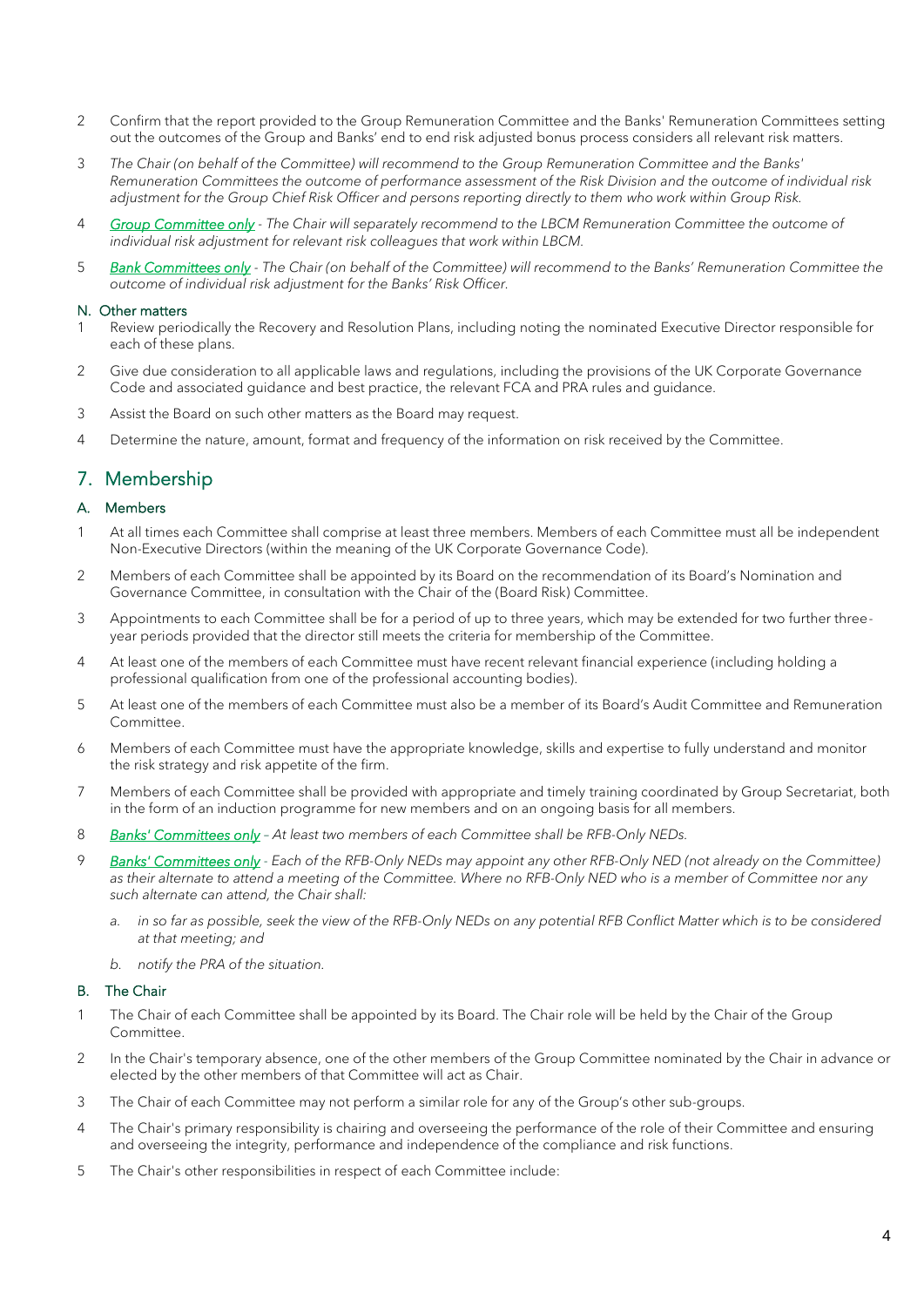- a. ensuring that the Committee meets with suitable frequency;
- b. fostering an open, inclusive discussion which challenges executives, where appropriate;
- c. ensuring that the Committee devotes enough time and attention to the matters within its remit;
- d. helping to ensure that the Committee and its members have the information necessary to discharge its and their duties and tasks;
- e. reporting to the Board on the Committee's activities;
- f. facilitating the running of the Committee to assist it in providing independent oversight of executive decisions;
- g. safeguarding the independence and overseeing the performance of the Committee;
- h. ensuring that the regulatory requirements in relation to the Committee are satisfied; and
- i. engaging with stakeholders, including the PRA, FCA and principal shareholders, on behalf of the Committee.
- 6 The Chair will be available, wherever possible, at the Group's AGM.
- 7 The Chair of each Committee (insofar as it considers issues on behalf of or in relation to an SMCR Entity) is a Senior Manager for the purposes of the SMCR. This role needs pre-approval from the PRA/FCA.

## C. Quorum

1 The quorum for meetings of each Committee will be any three members.

## D. Attendees

- 1 Only members of each Committee have a right to attend meetings of that Committee.
- 2 Each Committee may invite such non-Member attendees as it deems necessary to fulfil its responsibilities. The Group Chief Executive Officer, Group Chief Internal Auditor, Chief Risk Officer and Banks' Risk Officer will normally attend meetings.
- 3 *Group Committee only*: *Two RFB-Only NEDs will normally attend the Group Committee meetings*.
- 4 The Chief Risk Officer must have full access to the Committee and will be permitted to attend its meetings, with or without the executive management team present.

## 8. Committee management

## A. Secretary

1 The secretary to each Committee shall be the Company Secretary or their nominee.

## B. Frequency

- 1 Each Committee shall meet as often as is necessary to fulfil its responsibilities, and not less than six times a year.
- 2 The Chair of each Committee, in consultation with the Company Secretary, will decide on the frequency and timing of the Committee meetings, ensuring that enough time is allowed for each meeting to enable the Committee to discuss the agenda items in as much detail as may be required.
- 3 The Chief Risk Officer may request a meeting with the Chair of any Committee at any time they consider necessary.
- 4 As often as needed, each Committee shall meet with the Risk Officer and/or such other persons as may be requested by the Chair of the Committee without executive management present.
- 5 *Banks' Committees only – In light of the Aligned Board Model, each of the Committees of the Banks shall meet at least twice a year to consider matters that relate to such Bank alone.*

#### C. Notice, agenda and papers

- The secretary to each Committee shall call meetings of the Committee at the request of any of:
	- a. the Chair of the Committee;
	- b. any member of the Committee;
	- c. the Chief Risk Officer or the Banks' Risk Officer; or
	- d. the Group Chief Internal Auditor.
- 2 Group Secretariat shall circulate notice of the meeting (confirming date, time and venue), the agenda and papers to all members of the Committee electronically at least four working days before the meeting (or such shorter period as may be agreed by the Chair of the Committee) to enable full and proper consideration of the relevant issues.